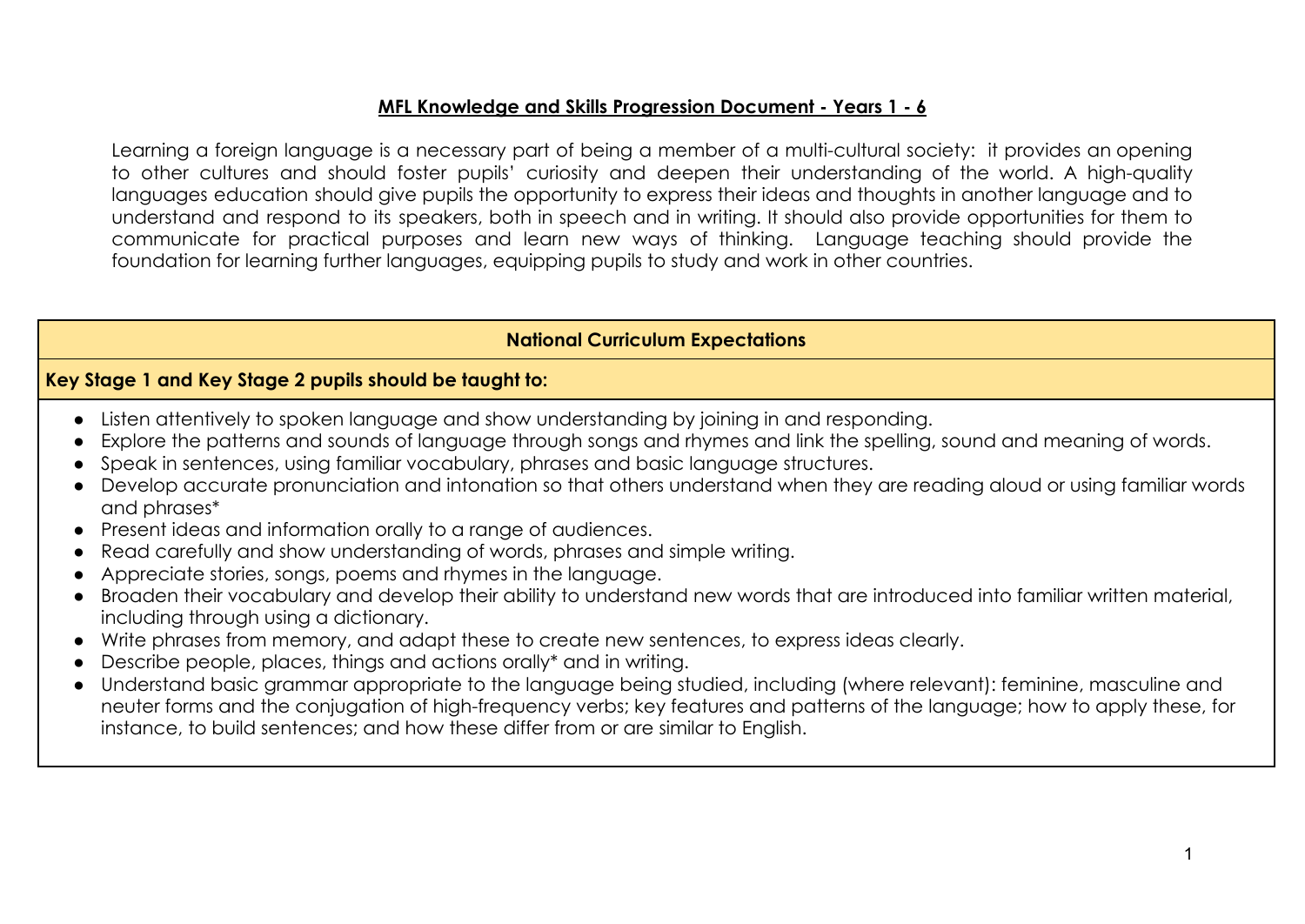| Year<br>Group | Listening                                                                                                                        | <b>Speaking</b>                                                                                                                                                                               | Writing                                                                                                                                                                       | Reading                                                                                                                                                                                                                                                                                                                   | <b>Basic Grammar</b>                                                                                                                                                                                           |
|---------------|----------------------------------------------------------------------------------------------------------------------------------|-----------------------------------------------------------------------------------------------------------------------------------------------------------------------------------------------|-------------------------------------------------------------------------------------------------------------------------------------------------------------------------------|---------------------------------------------------------------------------------------------------------------------------------------------------------------------------------------------------------------------------------------------------------------------------------------------------------------------------|----------------------------------------------------------------------------------------------------------------------------------------------------------------------------------------------------------------|
|               | New languages are<br>learnt first by listening<br>to phrases, sentences<br>and songs and<br>understanding what is<br>being said. | Children will develop<br>their confidence using<br>the language through<br>opportunities to speak<br>in sentences, using<br>familiar vocabulary,<br>phrases and basic<br>language structures. | Children will learn to<br>broaden their<br>vocabulary and<br>develop their ability to<br>understand new<br>words that are<br>introduced into<br>familiar written<br>material. | As with learning to<br>read in English<br>children will develop<br>the link between<br>spoken words and<br>their representation in<br>text, in order to<br>support understanding<br>of the language as a<br>whole. Over time<br>children will learn to<br>read words with<br>accurate<br>pronunciation and<br>intonation. | The basic grammar of<br>a language is essential<br>to using and<br>understanding it<br>successfully. Children<br>will learn how different<br>grammatical forms<br>affect meaning and<br>clarify understanding. |
| KS1           | *Listen attentively to<br>spoken languages.<br>*Appreciate songs,<br>poems and rhymes.                                           | *Respond to spoken<br>language.<br>*Explore patterns and<br>sounds of language<br>through songs and<br>rhymes                                                                                 |                                                                                                                                                                               |                                                                                                                                                                                                                                                                                                                           |                                                                                                                                                                                                                |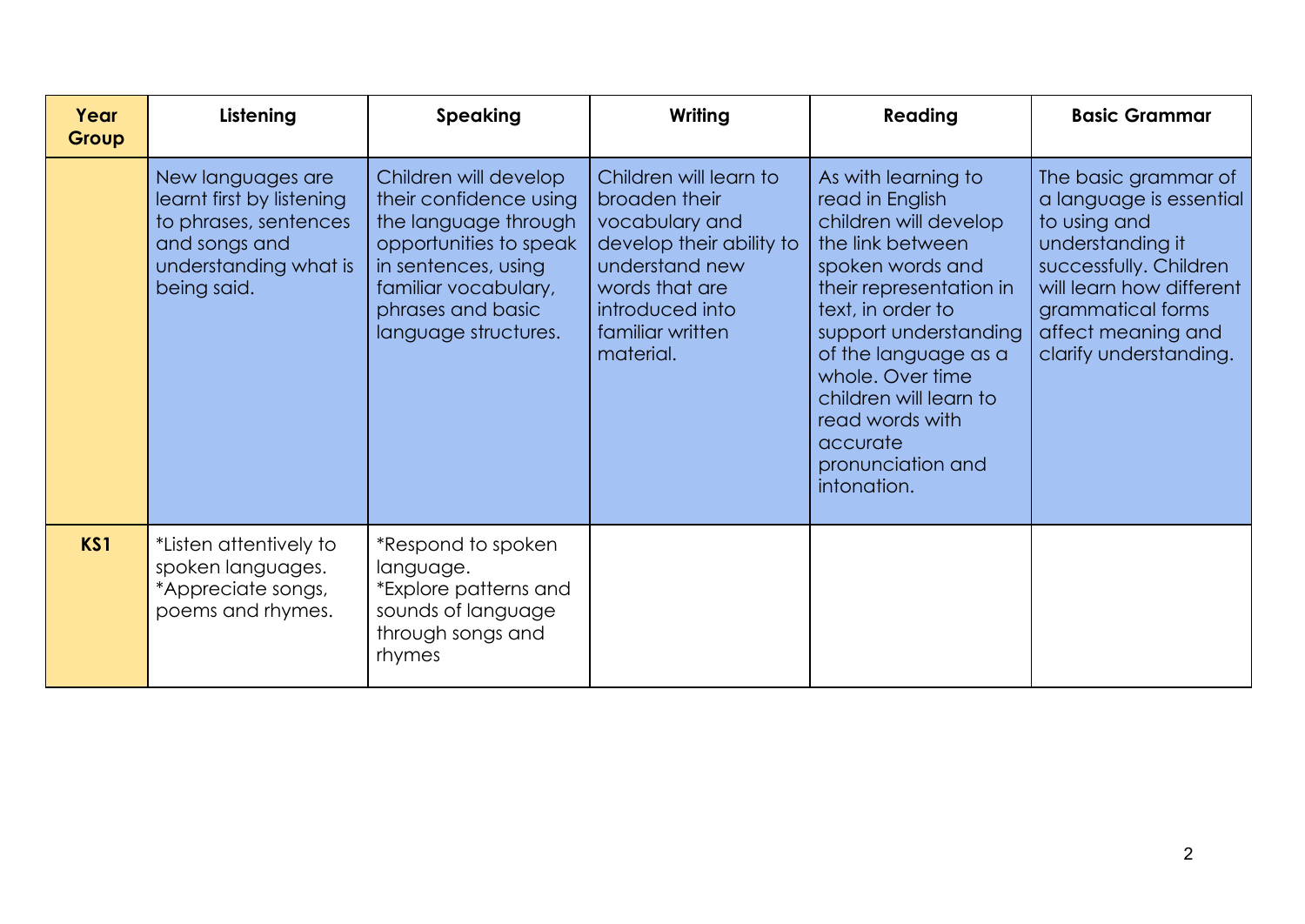| LKS2 | * Explore the patterns<br>and sounds of<br>language through<br>songs and rhymes and<br>join in with actions to<br>accompany them.<br>*Repeat words<br>modelled by the<br>teacher, show<br>understanding of an<br>action.<br>*Say a simple rhyme<br>from memory; join in<br>with words of a song<br>or storytelling.<br>*Pick out known words<br>in an 'authentic'<br>conversation. | *Learn specific<br>vocabulary; develop<br>accuracy in<br>pronunciation by<br>listening to and<br>repeating recordings<br>of authentic speakers.<br>*Recognise a familiar<br>question and respond<br>with a simple<br>response. *Name<br>objects and actions<br>and link words with a<br>simple connective.<br>*Ask and answer<br>questions with a<br>rehearsed response<br>using appropriate<br>intonation.<br>*Use common<br>phrases.<br>*Use description words<br>e.g. colours, size.<br>*Develop accuracy<br>when pronouncing<br>phrases, by listening to<br>recordings of<br>authentic speakers. | * Copy simple<br>vocabulary.<br>* Attempt to write<br>taught vocabulary<br>(single words) from<br>memory.<br>*Attempt to write<br>simple, short taught<br>phrases from memory. | *Begin to recognise<br>written.<br>vocabulary/single<br>words.<br>*Begin to recognise<br>simple written phrases.<br>*Begin to show<br>understanding of<br>more complex written<br>phrases.<br>*Recognise written<br>vocabulary/simple<br>words.<br>*Recognise simple<br>written phrases. | *Use un/une with<br>nouns to identify<br>gender.<br>*Use I and you.<br>*Use adjectives with<br>nouns.<br>*Form positive and<br>negative versions of<br>phrases. |
|------|------------------------------------------------------------------------------------------------------------------------------------------------------------------------------------------------------------------------------------------------------------------------------------------------------------------------------------------------------------------------------------|------------------------------------------------------------------------------------------------------------------------------------------------------------------------------------------------------------------------------------------------------------------------------------------------------------------------------------------------------------------------------------------------------------------------------------------------------------------------------------------------------------------------------------------------------------------------------------------------------|--------------------------------------------------------------------------------------------------------------------------------------------------------------------------------|------------------------------------------------------------------------------------------------------------------------------------------------------------------------------------------------------------------------------------------------------------------------------------------|-----------------------------------------------------------------------------------------------------------------------------------------------------------------|
| UKS2 | *Listen to and<br>appreciate stories and                                                                                                                                                                                                                                                                                                                                           | *Begin to use action<br>words.                                                                                                                                                                                                                                                                                                                                                                                                                                                                                                                                                                       | *Write simple, short<br>taught sentences from<br>memory including                                                                                                              | *Use a dictionary to<br>understand the                                                                                                                                                                                                                                                   | *Use adjectives with<br>nouns.<br>*Begin to use verbs in                                                                                                        |